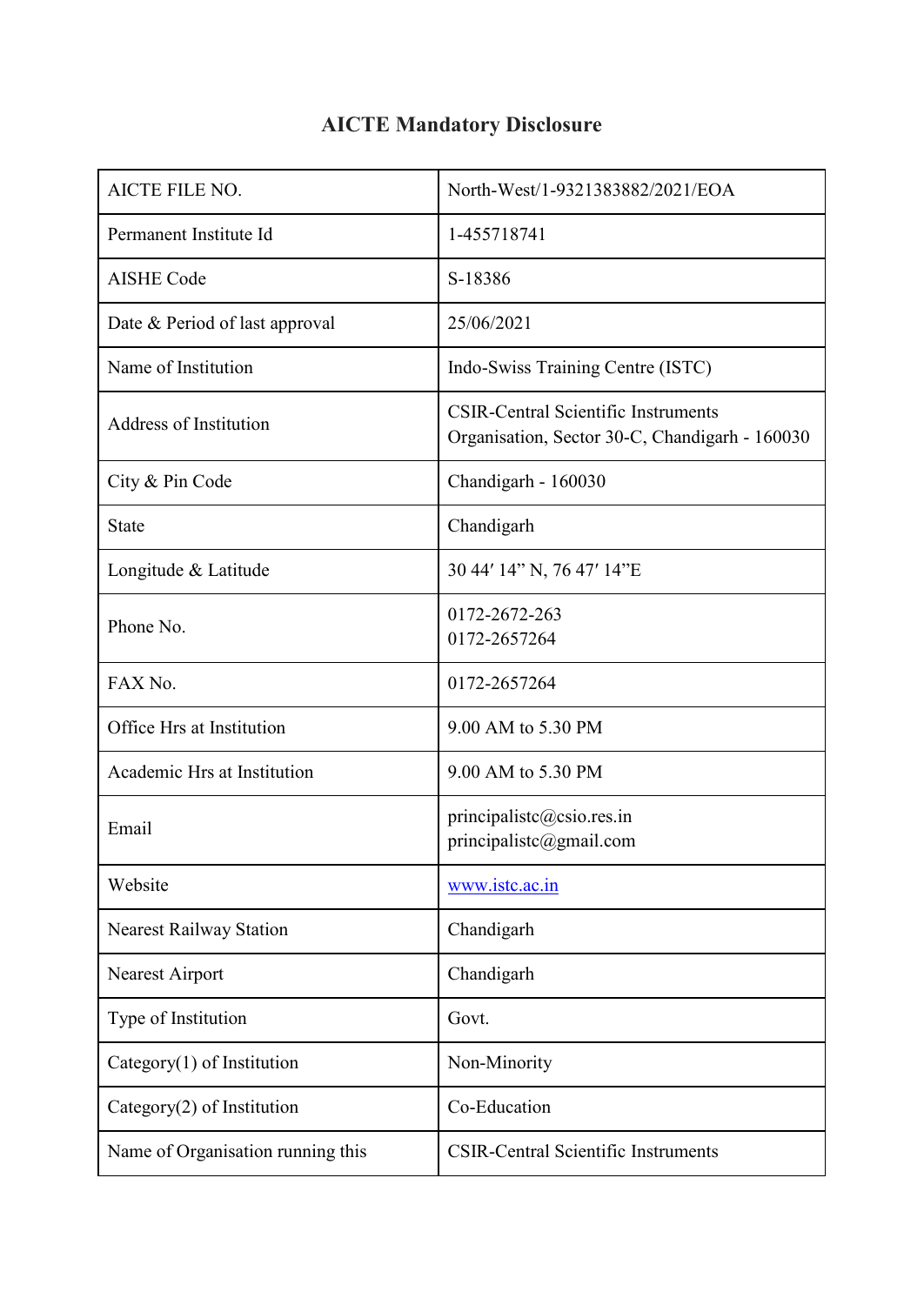| Institution                                                      | Organisation (CSIR-CSIO), Chandigarh                                                                                                                           |
|------------------------------------------------------------------|----------------------------------------------------------------------------------------------------------------------------------------------------------------|
| Registered with                                                  | <b>Registrar of Joint Stock</b><br>Companies, Delhi<br>Registration NO.: X OF 1941-42 (ACT-XXXI<br>OF 1860)                                                    |
| Registered date                                                  | 12/03/1942                                                                                                                                                     |
| Website of Organisation                                          | www.csio.res.in                                                                                                                                                |
| Name of the Affiliating University                               | <b>CSIR-Central Scientific Instruments</b><br>Organisation (CSIR-CSIO), Chandigarh                                                                             |
| Address                                                          | <b>CSIR-Central Scientific Instruments</b><br>Organisation (CSIR-CSIO), Sector 30-C,<br>Chandigarh-160030                                                      |
| <b>Latest Affiliation Period</b>                                 | 2021-2022                                                                                                                                                      |
| Website                                                          | www.csio.res.in                                                                                                                                                |
| Name of Principal                                                | Sh. Narinder Singh Jassal                                                                                                                                      |
| Designation                                                      | Principal                                                                                                                                                      |
| Phone No.                                                        | $+91-9855421580$                                                                                                                                               |
| E-mail                                                           | principalistc@csio.res.in                                                                                                                                      |
| <b>Highest Degree</b>                                            | M.Tech.                                                                                                                                                        |
| Field of specialization                                          | Mechanical Engineering<br>(Manufacturing Technology)                                                                                                           |
| Grievance Redressal Mechanism for<br>Faculty, Staff and Students | Anti-Ragging Committee, Anti-Ragging Squad,<br>Grievance Redressal Committee, Discipline<br>Committee, SC/ST Committee, Internal<br><b>Complaint Committee</b> |

## NBA Accreditation Status

| Programmes /Courses Accredited | <b>NIL</b>     |
|--------------------------------|----------------|
| Applied for Accreditation      | N <sub>o</sub> |